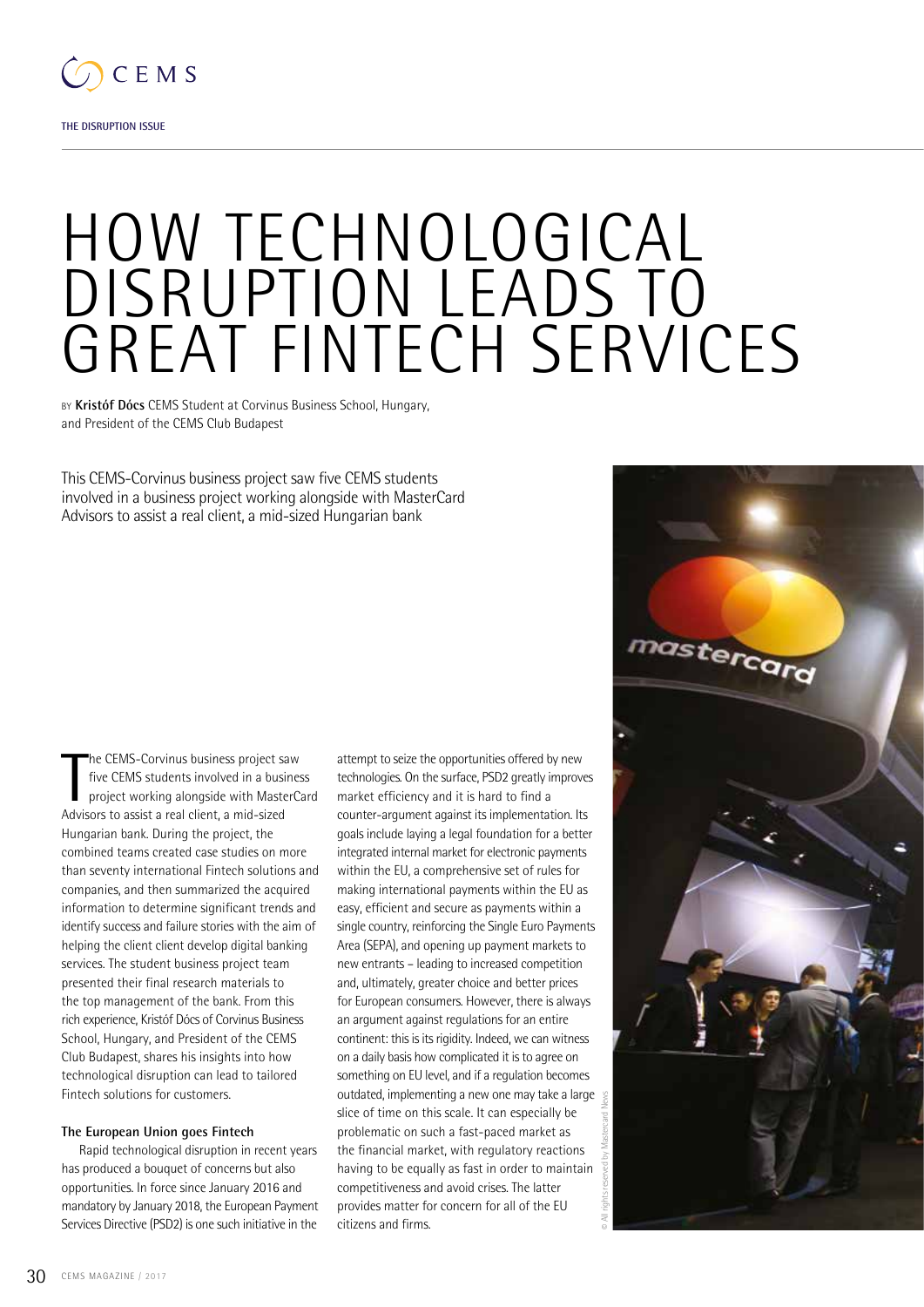*"The goals of PSD2 include laying a legal foundation for a better integrated internal market for electronic payments*  within the EU, a comprehensive set of rules for making *international payments within the EU as easy, efficient and secure as payments within a single country, and opening up payment markets to new entrants"*

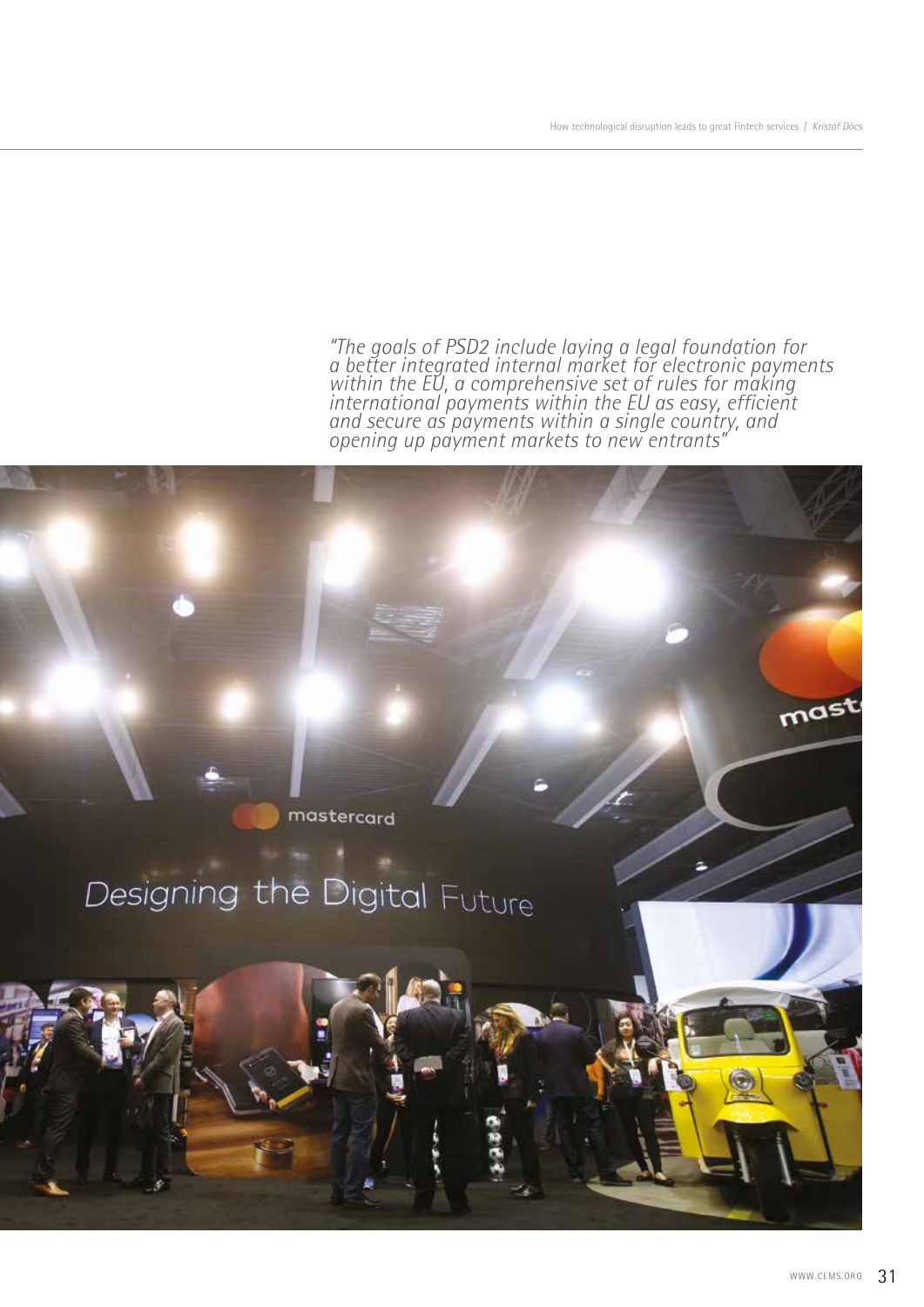

## **Banking and financial services: the impact of Fintech on organization, structure and human resources**

Digital innovation transforms every industry on every level, and European banking and financial services are no exceptions. Typically, digital inroads affect those tasks which are repetitive and carried out by labour, for such tasks are the easiest to automate. And the banking sector is still characterised by a vast amount of these humanundertaken tasks. Until now, regulation accounts for the fact that that many processes are still paper-based, but as regulation changes and these processes become digital, automation will not only take over those jobs, but will also create large numbers of new positions. This is because new digital channels create tons of data and contain lots of information on customers that banks could effectively utilize. In this light, low value added repetitive jobs look likely to disappear but new highly skilled employees will be needed. As execution becomes more and more automated, and the workforce's focus shifts towards more creative tasks, the classical highly hierarchical organizational structure of banks will become flatter and previously unheard-of skills will be required.

But does Fintech mean the end of the all-important relationship customers have with their bank manager – when trust, listening and emotions play just as big a part in buying a service as the conditions and benefits it offers? Many Fintech firms would answer yes without hesitation, though the situation is more complicated than that. While it is true that emotions play a huge role in making decisions, it does not necessarily need personal, face-to-face contact. Facebook for example has a very close relationship with the most active users despite operating solely in the virtual world. Indeed, Fintech firms are eager to aim to achieve something similar, offering a personalized product but through automation. On the other hand, financial services are way more important for most people than Facebook and other social media players and bank branches do indeed seem to create a sense of safety and trust that is essential for financial services contracts to be signed. The question begs to be asked if it is simply a generational difference – today's youth being only too happy to use digital-only services, but it can be that a sense of trust can only be achieved through actual personal contact, proximity and relationship-building.